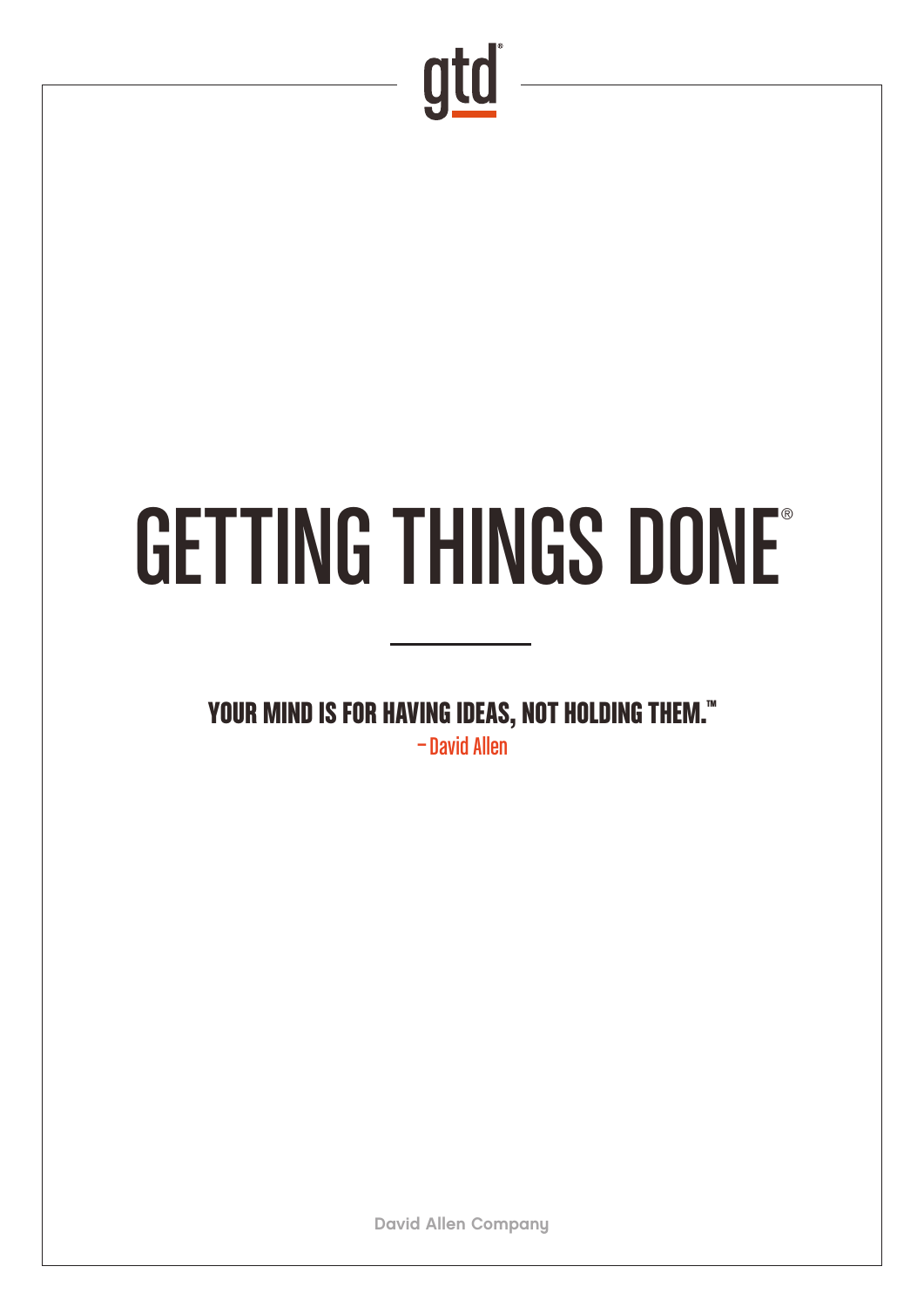#### **01 | CAPTURE** COLLECT WHAT HAS YOUR ATTENTION

Use an in-tray, notepad, or digital device to capture 100% of everything that has your attention. Little, big, personal and professional—all your to-do's, projects, things to handle or finish.

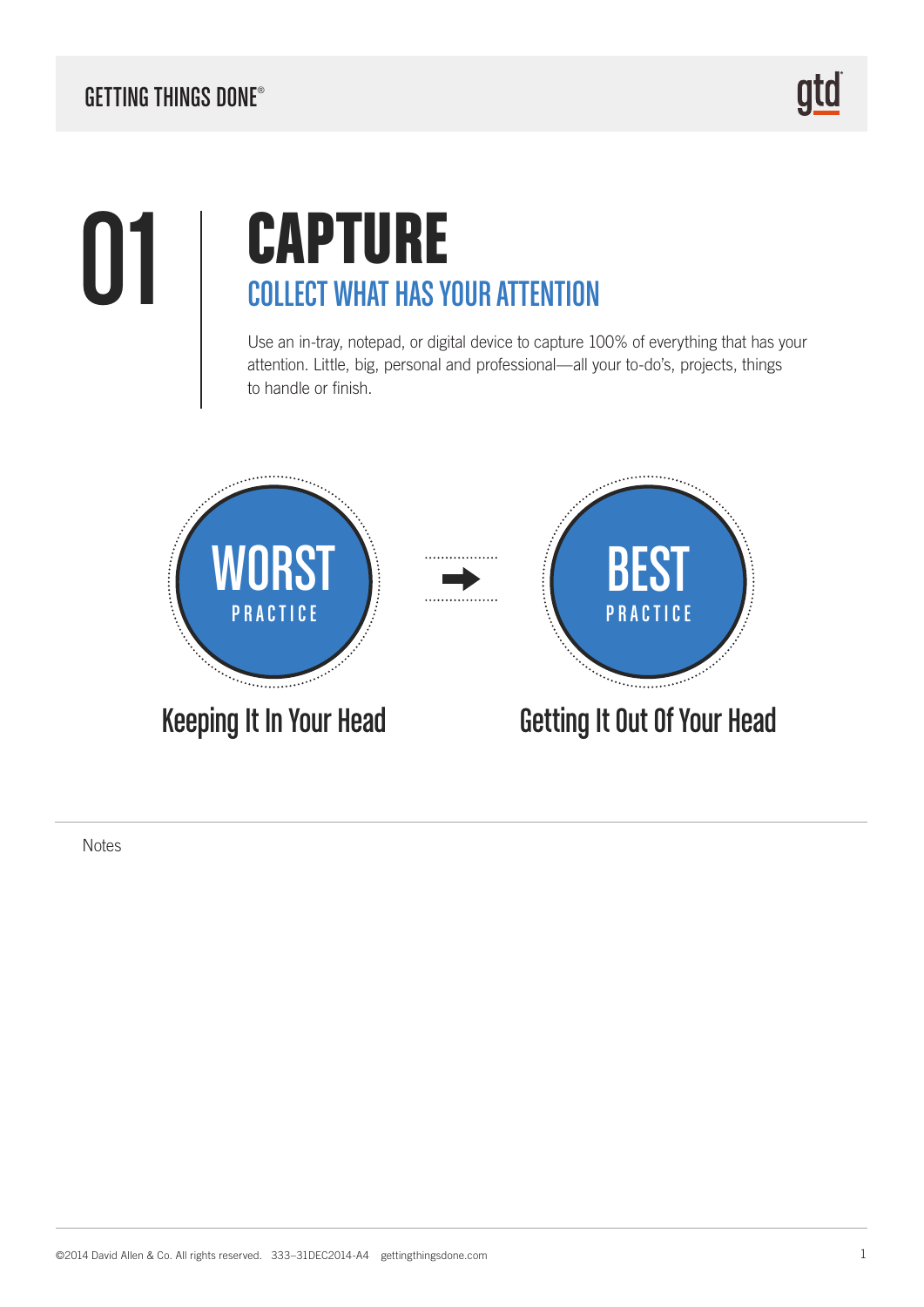#### **02 | CLARIFY**<br>PROCESS WHAT IT N PROCESS WHAT IT MEANS

Take everything that you capture and ask: Is it actionable? If no, then trash it or file it as reference or for later review. If yes, decide the very next action required. If it will take less than two minutes, do it now. If not, delegate it if you can; or defer it to do as soon as you can. If it has a multi-step outcome, identify the project.

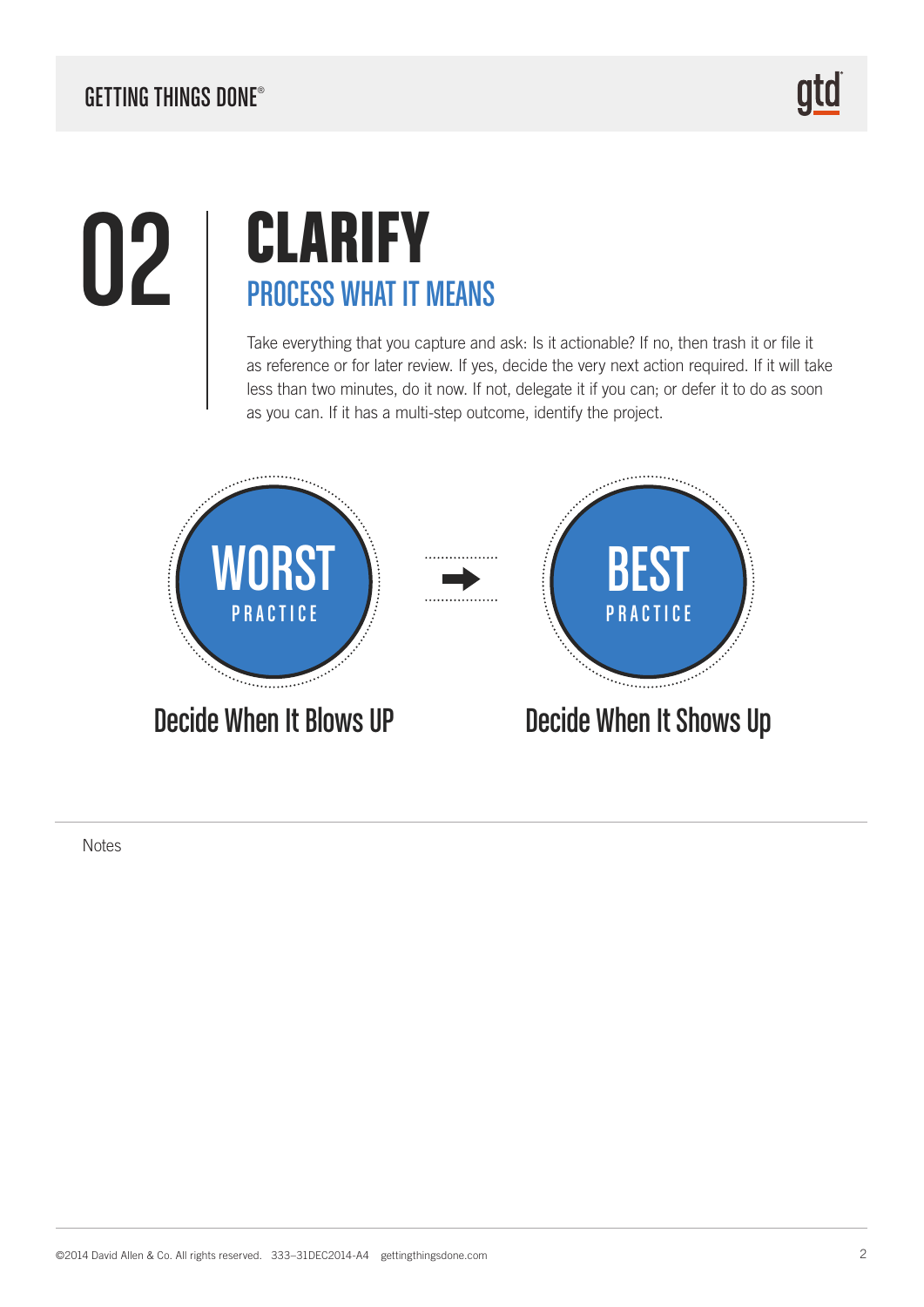<u>gtd</u>

### **02 | CLARIFY**<br>PROCESS WHAT IT N PROCESS WHAT IT MEANS

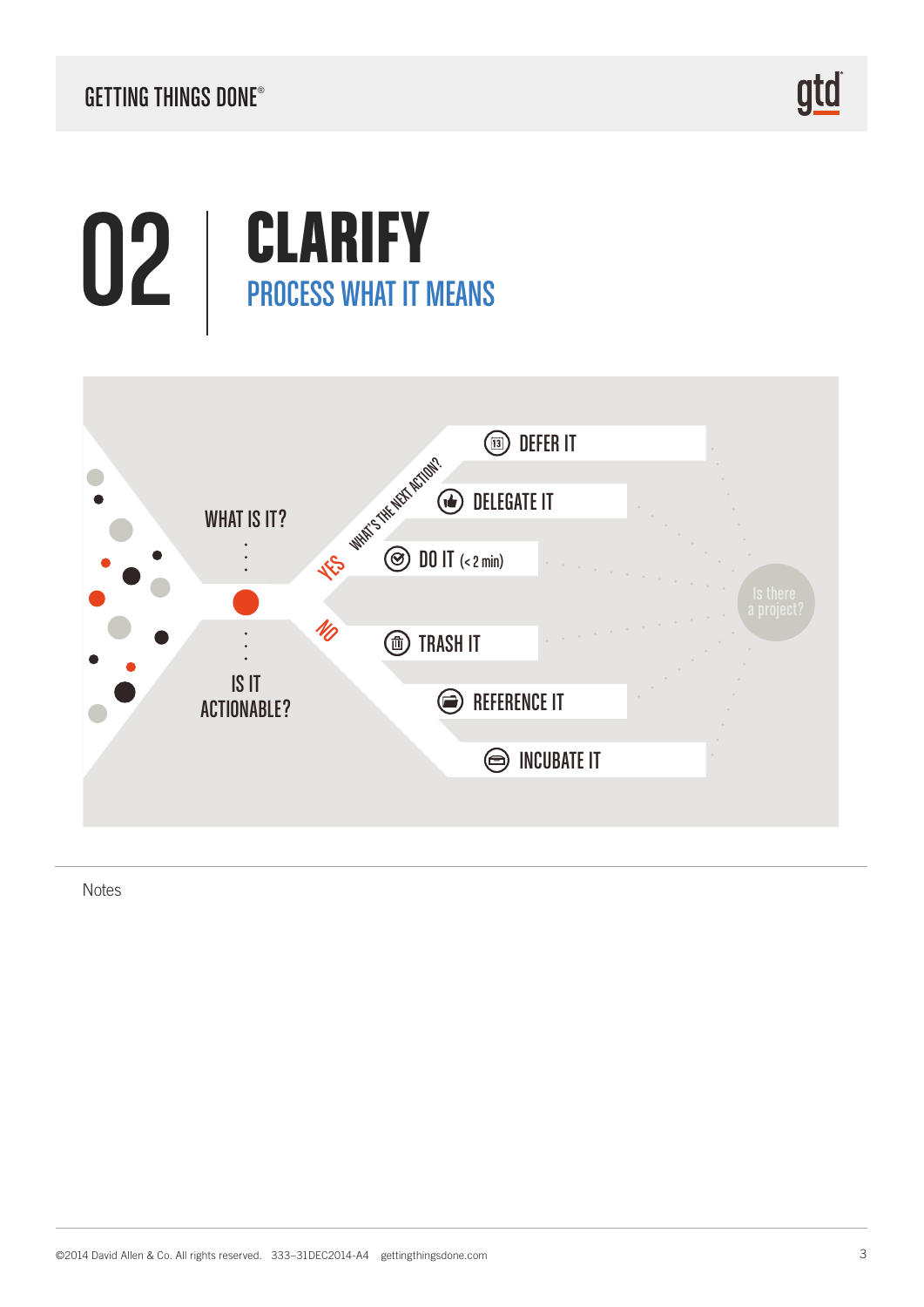#### GETTING THINGS DONE®

#### 03 | ORGANIZE PUT IT WHERE IT BELONGS

Create Next Actions list(s). Sort them into categories if it makes sense. For example—calls to make, errands to run, emails to send, etc. Create Projects list to hold multi-step outcomes.

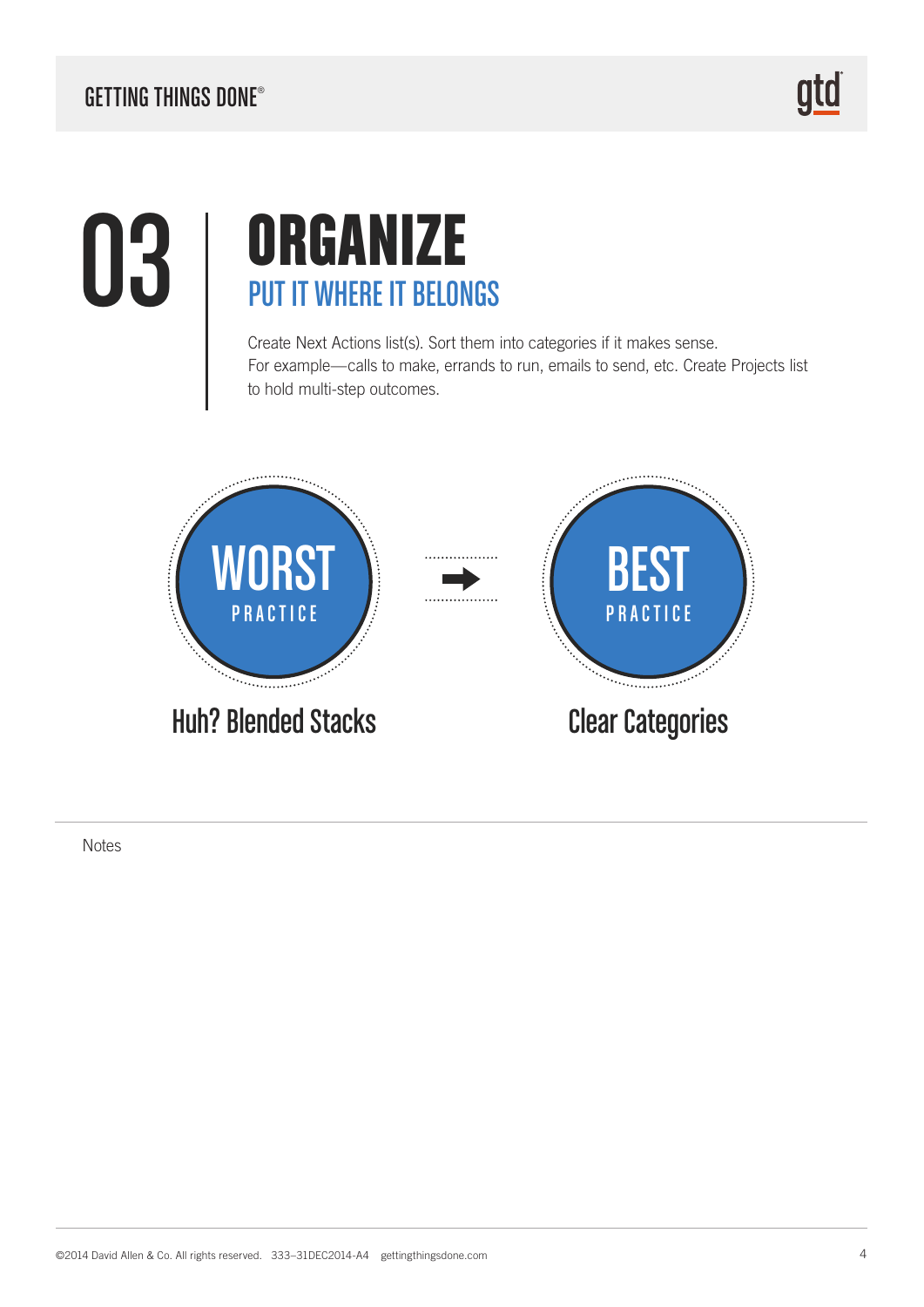## **04** REFLECT REVIEW FREQUENTLY

Look over your lists as often as necessary to determine what to do next. Do a weekly review to clean up, update your lists, and regain focus.

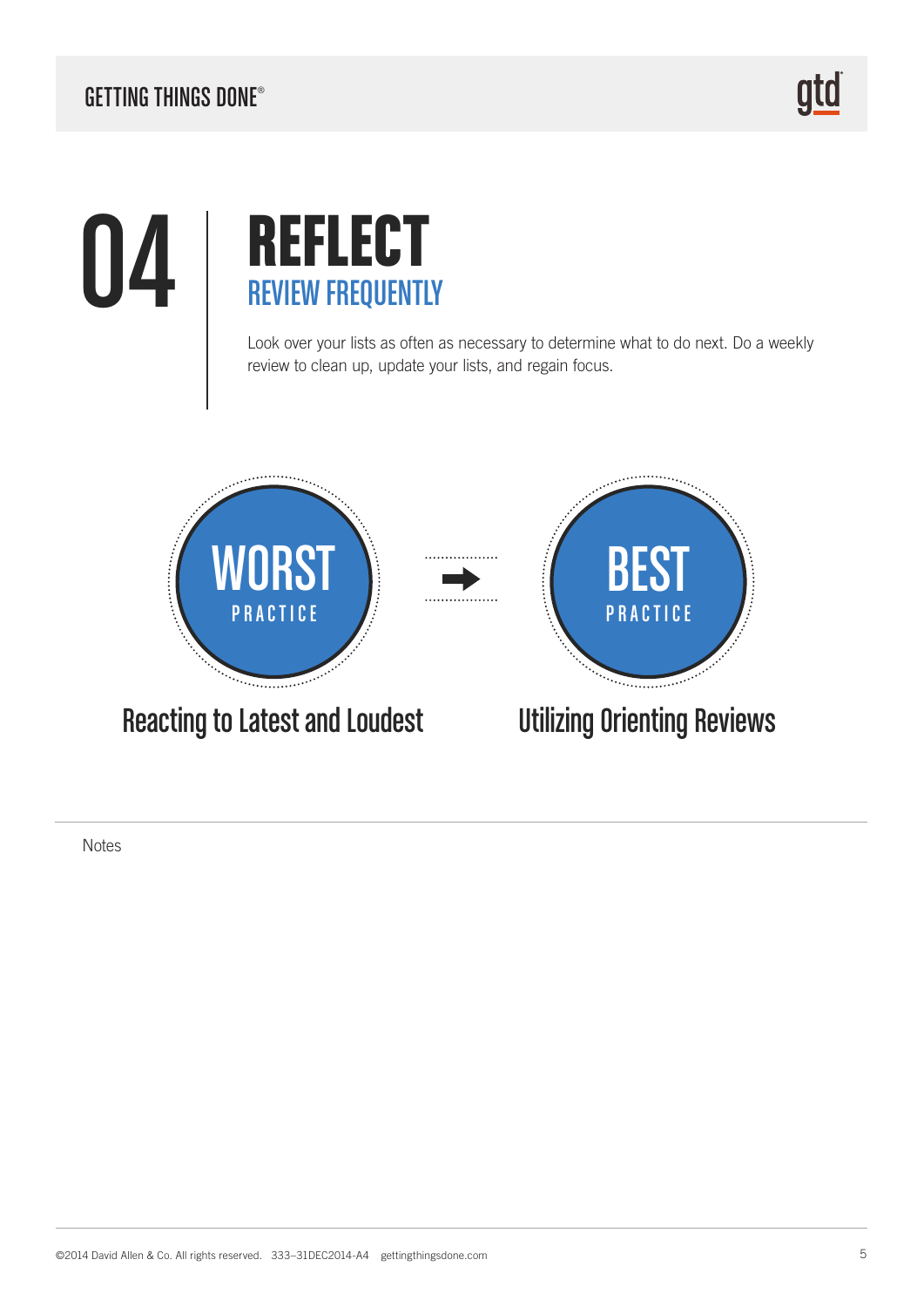# 05 | ENGAGE



Use your trusted system to take appropriate actions with confidence.